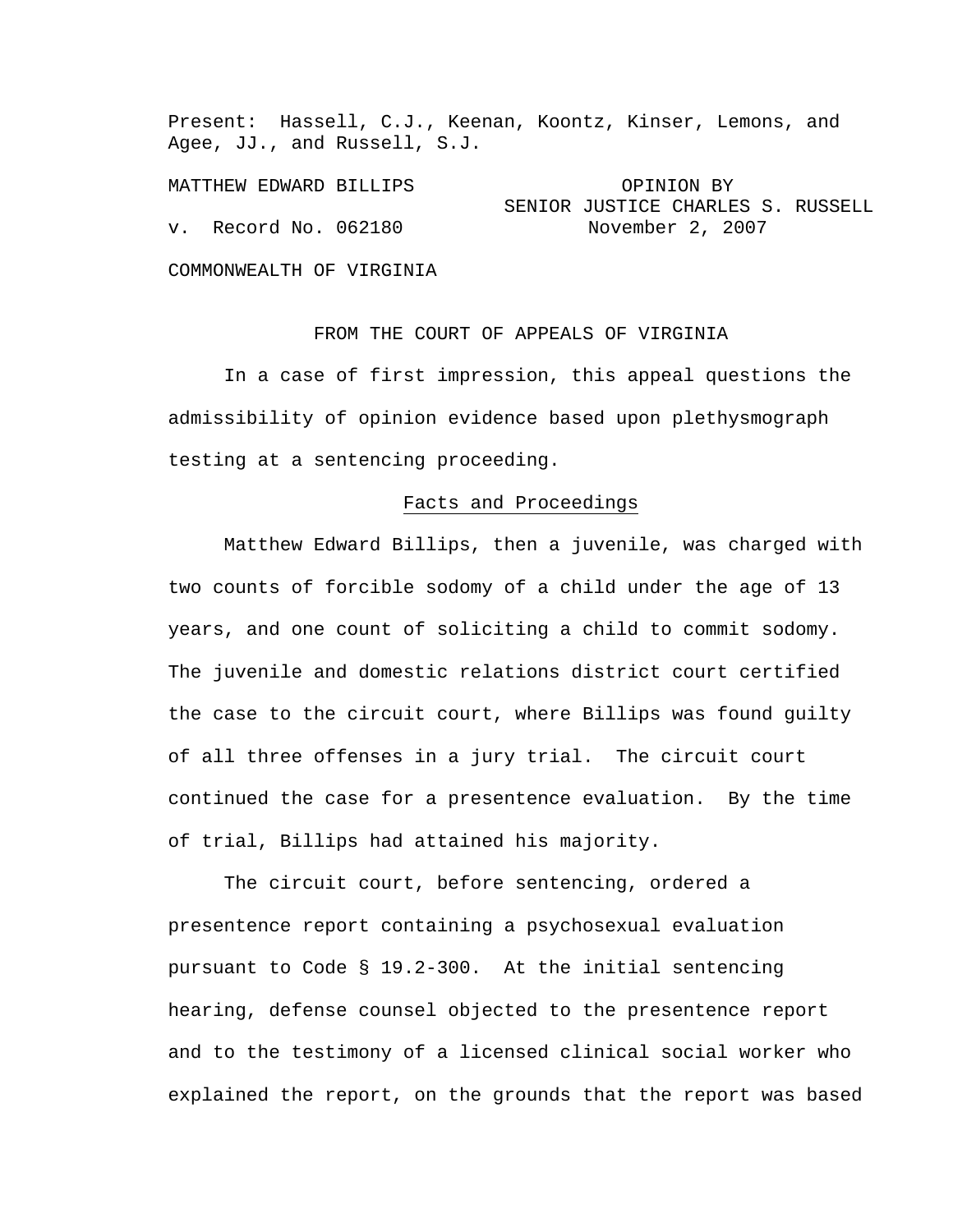in part on inadmissible polygraph test results, and also was based in part on plethysmograph $^1$  testing. Defense counsel argued that the plethysmograph was "conceptually similar" to the polygraph in that both allow an operator to draw inferences from the body's physical responses to emotional stimuli. The court sustained the defense objection to any testimony based on polygraph testing, but not to plethysmograph testing. The court ordered a new risk assessment report excluding any consideration of polygraph testing, but ruled that the plethysmograph results could remain a part of the report.

 At the final sentencing proceeding, the circuit court, over the defendant's objection, considered a revised risk evaluation report and heard the testimony of a licensed clinical social worker who had participated in preparing it. The report stated that Billips had been subjected to a "penile plethysmograph assessment" to evaluate the presence or absence of "deviant sexual arousal." The report further stated:

"Research has demonstrated that deviant sexual arousal is one of the best indicators of risk to sexually re-offend. As used by our agency, the penile plethysmograph is designed to measure sexual responsiveness to a variety of stimuli. Males and females ranging in age from infant to adult are

<sup>&</sup>lt;u>1</u>  $1$  A "plethysmograph" is "an instrument for determining and registering variations in the size of an organ or limb and in the amount of blood present or passing through it." Webster's Third New International Dictionary 1740 (1993).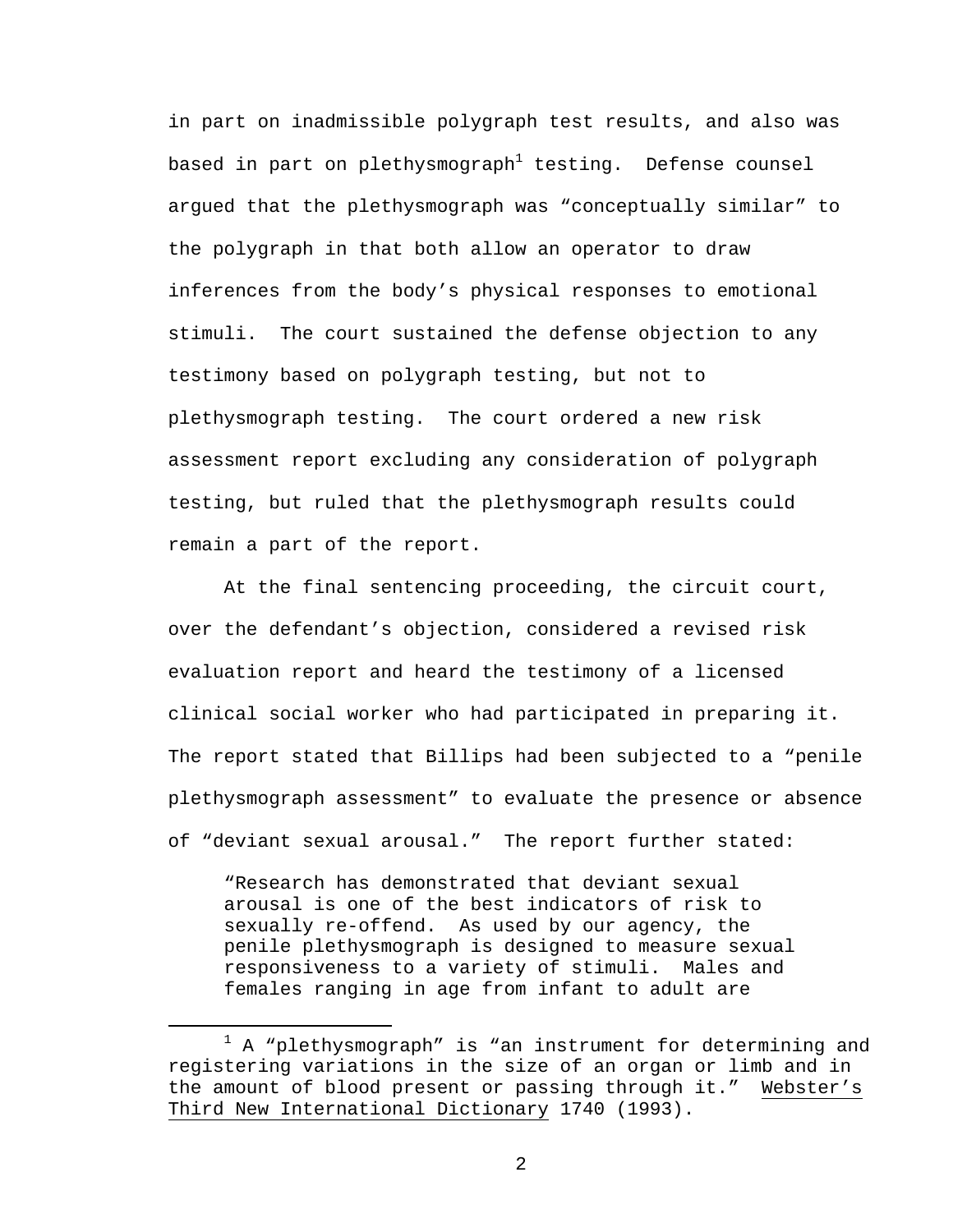represented in the stimuli. Visual stimuli are accompanied by audio stimuli describing behavior across a range of different sexual activity."

The report concluded that Billips' responses to various scenarios, including those involving children, placed him "in the highest re-offense risk category."

 Billips specifically objected to the report's continued inclusion of the plethysmograph test results and the witness's testimony in that regard by stating:

[U]nless the Commonwealth first establishes - unless the Court first makes a threshold finding of fact with respect to reliability of the scientific method used to support that based upon Spencer vs. Commonwealth, 238 VA 275[; t]here [has] been absolutely no evidence presented regarding the scientific methodology supporting that, its reliability.

 The circuit court again overruled Billips' objection and then imposed sentences of life imprisonment for each of the sodomy convictions and five years confinement on the solicitation conviction. Billips appealed his sentences to the Court of Appeals, which affirmed the sentences in a published opinion, Billips v. Commonwealth, 48 Va. App. 278, 630 S.E.2d 340 (2006). We awarded him an appeal limited to his assignment of error concerning the admission of evidence based on plethysmograph testing.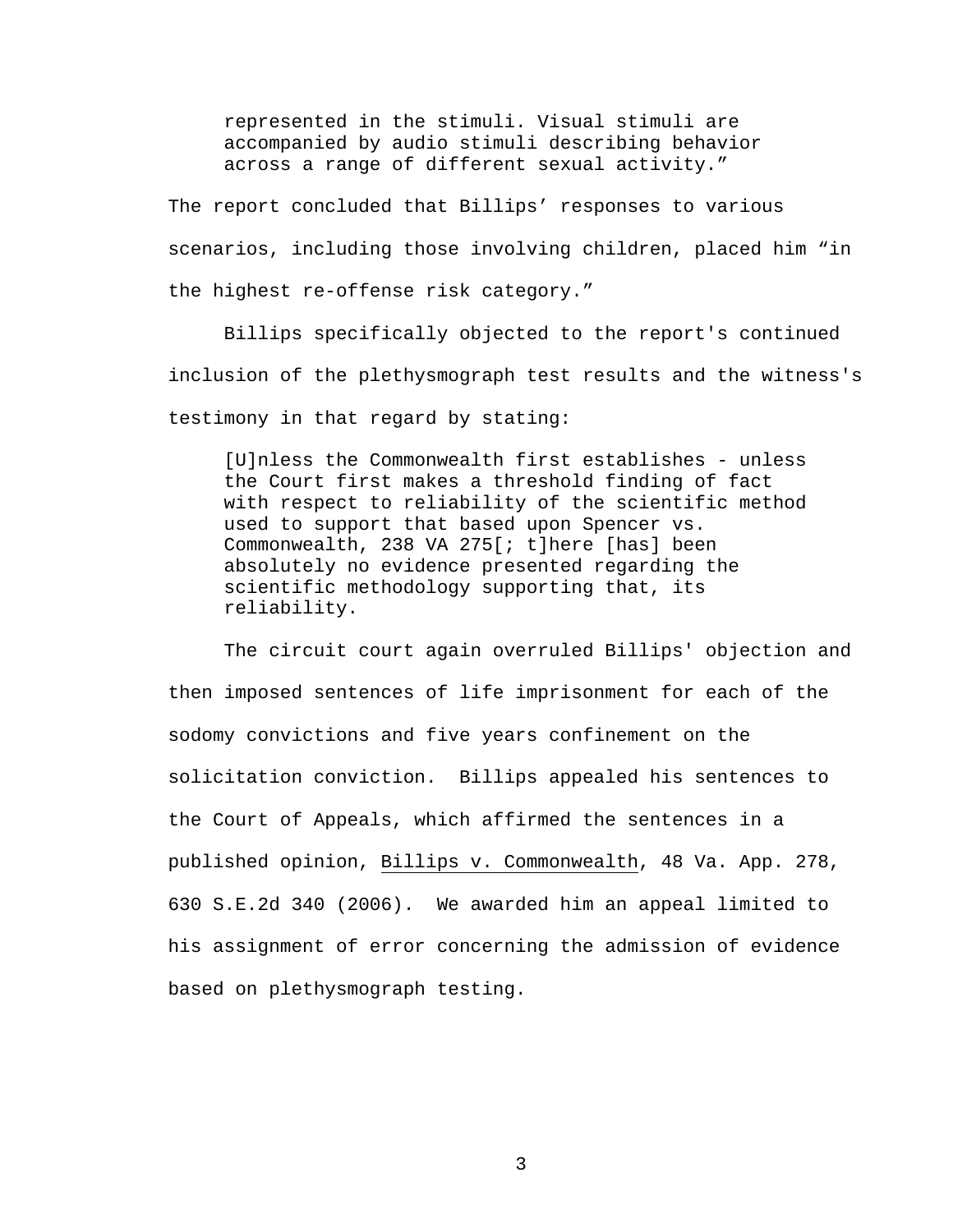## Analysis

 In Spencer v. Commonwealth, 240 Va. 78, 393 S.E.2d 609 (1990), we adopted the following rule governing the admissibility of scientific evidence:

We have declined to adopt the "Frye test" in Virginia. When scientific evidence is offered, the court must make a threshold finding of fact with respect to the reliability of the scientific method offered, unless it is of a kind so familiar and accepted as to require no foundation to establish the fundamental reliability of the system, such as fingerprint analysis; or unless it is so unreliable that the considerations requiring its exclusion have ripened into rules of law, such as "lie-detector" tests; or unless its admission is regulated by statute, such as blood-alcohol test results.

Id. at 97, 393 S.E.2d at 621 (citations omitted).

 The Court of Appeals held the Spencer rule inapplicable here because a "relaxed standard of admissibility [applies] at sentencing hearings" and concluded that, at the sentencing stage, all that is required is that the proffered evidence bear "some indicia of reliability." Billips, 48 Va. App. at 300, 305, 630 S.E.2d at 351, 354. The Court of Appeals found such indicia of reliability in the testimony of the probation officer and the licensed clinical social worker who had prepared Billips' presentence report. Neither witness qualified as an expert in the field of plethysmograph testing and the circuit court made no threshold finding of fact that the system was reliable. The Court of Appeals noted that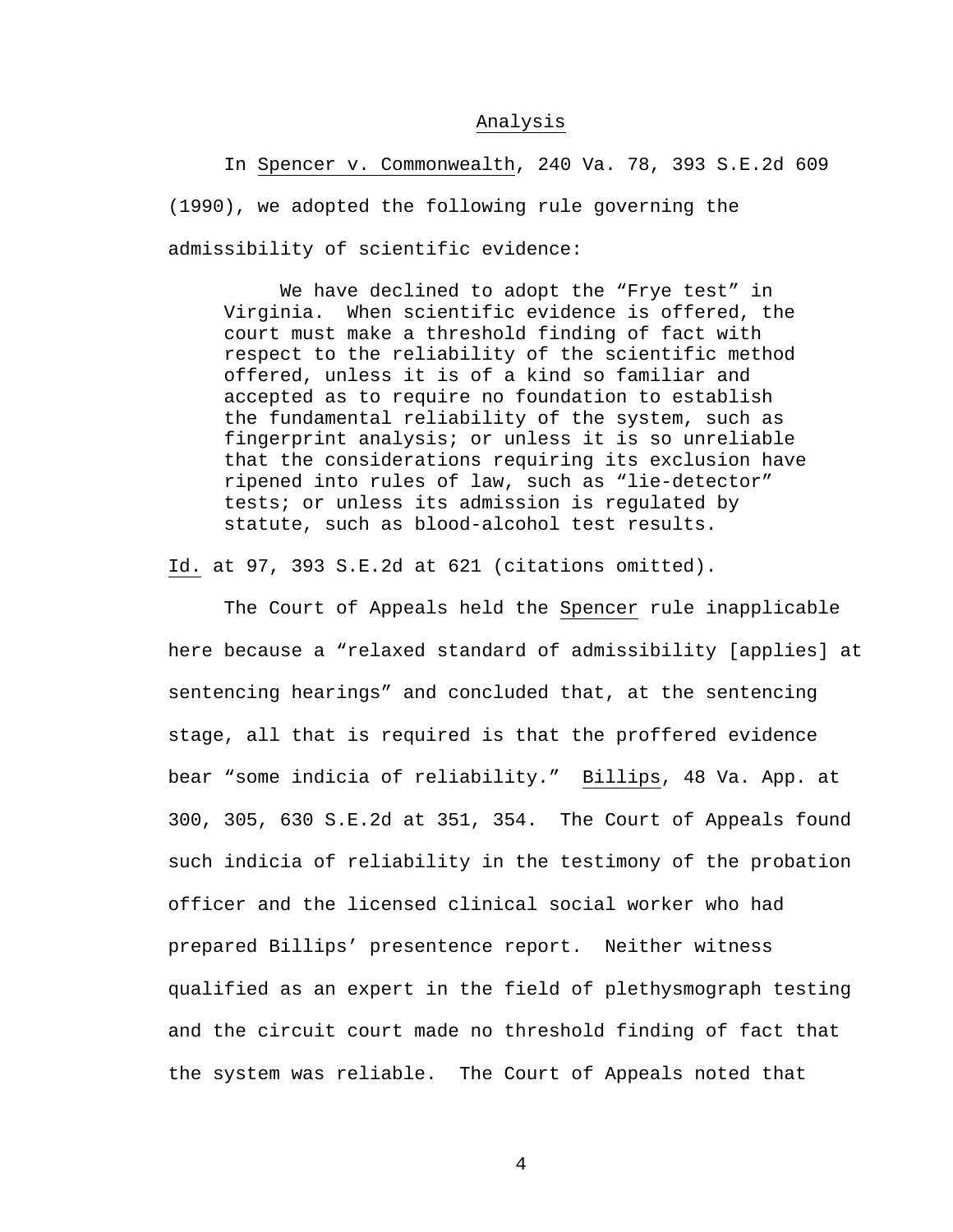Billips had offered no evidence at the sentencing hearing to support his contention that the plethysmograph testing method was unreliable, and held that no threshold finding of reliability was necessary and that the admission of the evidence was within the circuit court's discretion.

 We do not agree with the reasoning of the Court of Appeals. Although Spencer was a case in which scientific evidence was offered at the guilt phase of a capital murder trial, we said nothing there to limit the applicability of its rule to that phase alone. Rather, the Spencer rule applies to the use of scientific evidence in judicial proceedings generally. Advancements in the sciences continually outpace the education of laymen, a category that includes judges, jurors and lawyers not schooled in the particular field under consideration. Consequently, there is a risk that those essential components of the judicial system may gravitate toward uncritical acceptance of any pronouncement that appears to be "scientific," and the more esoteric the field, the more difficult it becomes for laymen to greet it with skepticism. That tendency has given rise to frequent complaints of "junk science" in the courts. $^2$  To guard against that risk, we continue to require a "threshold finding of fact with respect

 <sup>2</sup>  $2$  See, e.g., Peter W. Huber, Galileo's Revenge: Junk Science in the Courtroom 206-09 (1991).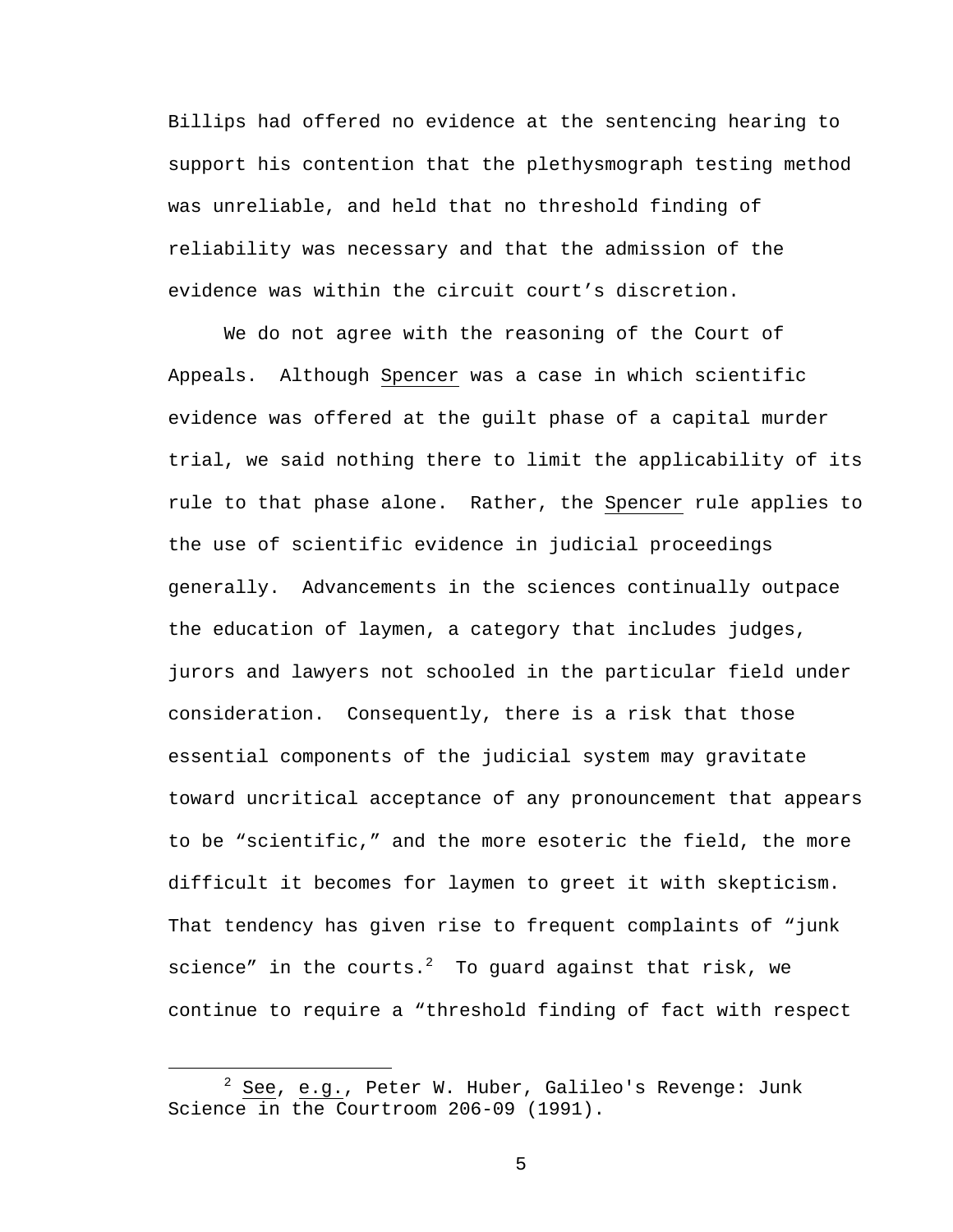to the reliability of the scientific method offered," subject only to the exceptions in Spencer, quoted above. See Spencer, 240 Va. at 97, 393 S.E.2d at 621.

 As with any evidence requiring a preliminary foundation, the burden of making a prima facie showing of that foundation rests upon the proponent of the evidence, subject to the opponent's opportunity for cross-examination and refutation. Here, the Court of Appeals erred in reversing that burden, requiring Billips to introduce evidence of unreliability instead of requiring that the Commonwealth first make out a prima facie case of "the reliability of the scientific method offered." The plethysmograph evidence, lacking foundation, was inadmissible in the sentencing proceeding.

 The error is not harmless in this case. The record is devoid of any evidence of the reliability of plethysmograph testing and we cannot say with assurance that the trial court's sentencing decision was unaffected by the test results. We adhere to the United States Supreme Court's test for nonconstitutional harmless error in criminal cases: "[I]f one cannot say, with fair assurance . . . that the judgment was not substantially swayed by the error, it is impossible to conclude that substantial rights were not affected . . . . If so, or if one is left in grave doubt, the conviction cannot stand." Clay v. Commonwealth, 262 Va. 253, 260, 546 S.E.2d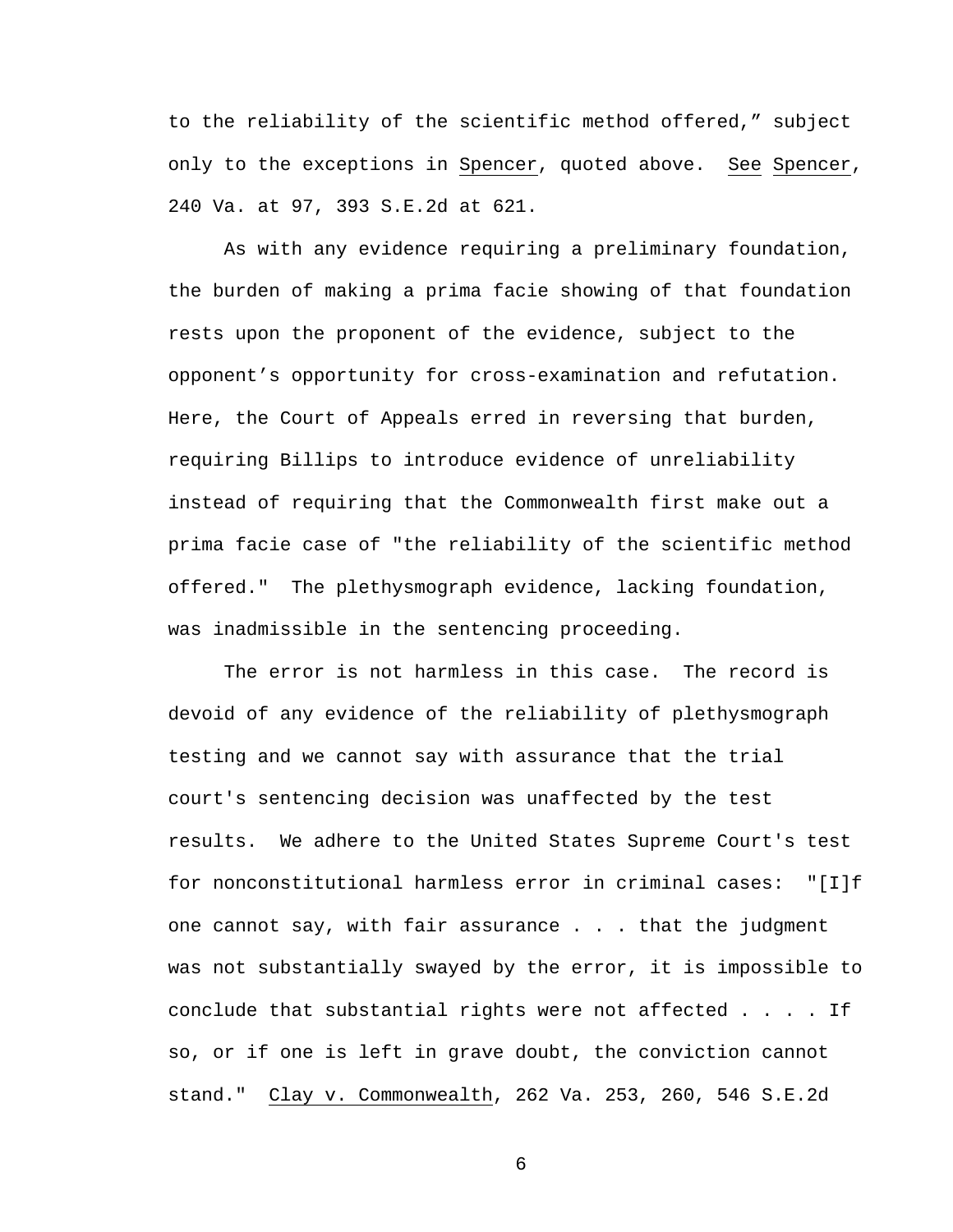728, 731-32 (2001) (quoting Kotteakos v. United States, 328 U.S. 750, 764-65 (1946)).

## Conclusion

 For the reasons stated above, we will reverse the judgment appealed from, insofar as it pertains to sentencing, and remand the case to the Court of Appeals with direction to remand the case to the circuit court for resentencing consistent with this opinion.<sup>3</sup>

## Reversed and remanded.

JUSTICE KINSER, with whom JUSTICE AGEE joins, concurring.

I concur in the result reached by the majority for two reasons. First, the Court of Appeals erred in placing on the defendant the burden of making a prima facie showing that the scientific method at issue is reliable. As the proponent of the evidence at issue, the Commonwealth had that burden in this case. Second, the Commonwealth failed to establish any indicia of scientific reliability for the penile plethysmograph testing. Thus, it was error to admit evidence concerning the results of such testing. That error, which was not harmless, requires that the judgment of the Court of Appeals be reversed and that this case be remanded to the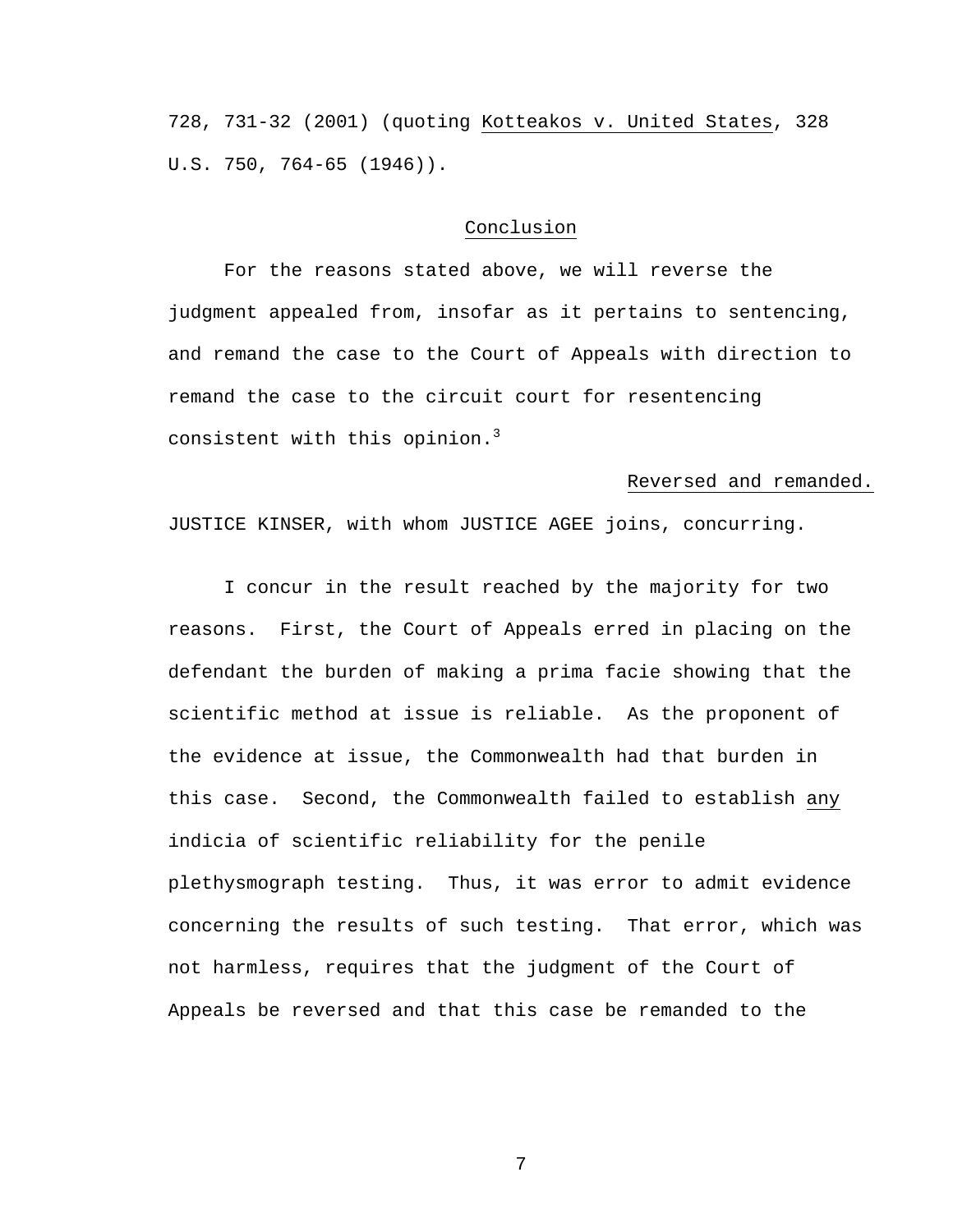circuit court for a new sentencing hearing.<sup>∗</sup> In my view, it is therefore not necessary in this appeal to determine whether the rule established in Spencer v. Commonwealth, 240 Va. 78, 393 S.E.2d 609 (1990), governs the admissibility of scientific evidence in the sentencing phase of a bifurcated criminal trial.

The majority's holding is particularly troublesome to me because, in this case, we are concerned only with the admissibility of evidence contained in a pre-sentence report prepared in accordance with the provisions of Code §§ 19.2-299 and –300. Such a pre-sentence report is considered only by a trial court in its sentencing decision. See Code §§ 19.2-299, -300, and -301. The majority applies the evidentiary rule set forth in Spencer even though there is a relaxed standard governing admissibility of evidence contained in a presentence report. See O'Dell v. Commonwealth, 234 Va. 672, 701, 364 S.E.2d 491, 508 (1988) (court may consider hearsay evidence contained in pre-sentence report). But, because I

 $\frac{1}{3}$  $3$  The judgment of the Court of Appeals pertaining to Billips' guilt is not before this Court and is unaffected by our decision.

<sup>∗</sup> The Commonwealth should not be permitted to introduce evidence regarding the scientific reliability of the penile plethysmograph at the new sentencing hearing. See Richardson v. United States, 468 U.S. 317, 330 (1984) ("When the prosecution has failed to present constitutionally sufficient evidence, it cannot complain of unfairness in being denied a second chance [to present such evidence.]")